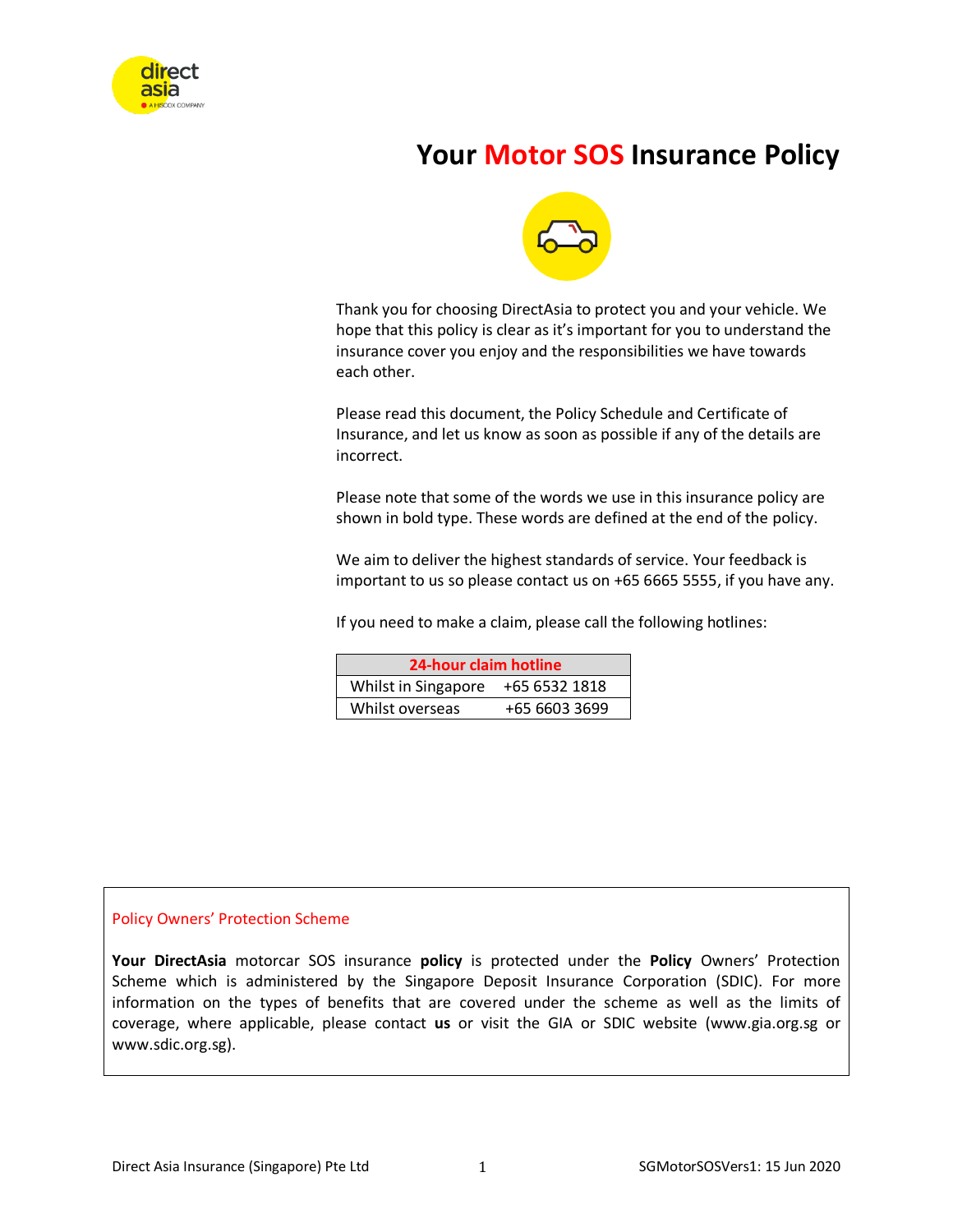

# **Contents**

| Pages |                                    |
|-------|------------------------------------|
| 3     | <b>Your policy</b>                 |
|       | <b>Your coverage</b>               |
| 4     | Section 1: Your vehicle            |
| 5     | Section 2: Third Party Liabilities |
|       | <b>Optional Benefits</b>           |
| 6     | My workshop                        |
|       | 24 hour breakdown assistance       |
|       | <b>Medical expenses</b>            |
|       | Personal accident                  |
| 7     | No claim discount protector plus   |
|       | <b>Repatriation costs</b>          |
|       | Loss of use                        |
| 8     | <b>Your responsibility</b>         |
| 9     | <b>General information</b>         |
|       | <b>General exclusions</b>          |
| 12    |                                    |
| 13    | <b>Definitions</b>                 |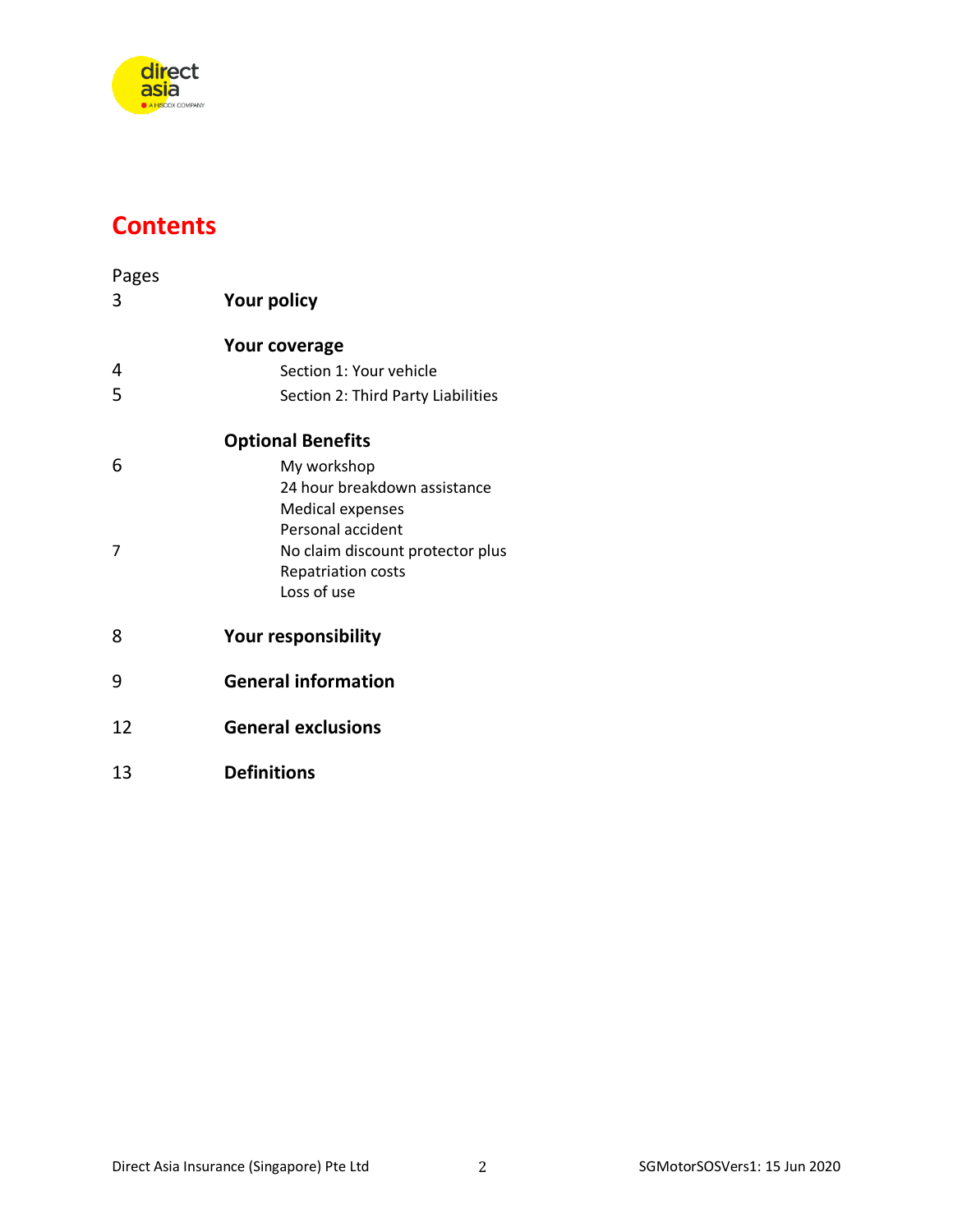

# **Your policy**

This **policy**, including any **endorsements we** have issued, tells **you** what **you** need to know about **your** car insurance and forms a legally enforceable agreement between **you** and **us**. **We** agree to pay the benefits set out in this **policy** in exchange for the premium fully paid in Singapore dollars inclusive of any relevant tax.

All information provided to **us** in **your** application form, including declarations made over the phone, internet or in person would form the basis of this **policy**. **You** must answer all the questions in **your** application accurately and disclose all facts **you** know or could reasonably be expected to know that is relevant to **our** decision before this **policy** is issued. Otherwise, **we** may deny a claim or void this **policy**.

**Your policy** coverage is subject to the type of cover, plan, usage and benefits **you** have selected with the corresponding **policy** terms and conditions.

### 1. Type of Driver Plan

Please refer to **your** selected Driver Plan as shown in **your policy** schedule and Certificate of Insurance.

| Driver Plan | Driver covered        |  |
|-------------|-----------------------|--|
| <b>SOS</b>  | <b>Main driver:</b>   |  |
|             | Up to 2 named driver; |  |

IMPORTANT NOTE:

**Your policy** covers only up to two additional **named drivers** who must be named in the policy schedule and certificate of insurance. **Your policy** does not cover any other driver of **your** car.

**Your policy does not cover:**

- **any driver who is not named under the policy; and**
- **any named driver whose licence has been suspended or cancelled at any time in the 5 years immediately preceding the date of your policy;**
- **any driver who holds a valid driving licence for less than 2 years in the period immediately preceding the date of your policy.**

**If, during the policy year, a claim that you are partly or entirely liable for as determined by us is submitted, the driver in question shall be required to attend a compulsory driving refresher course (to be agreed with us) conducted by any of the authorised driving centres in Singapore at your own cost. If you fail to submit a receipt evidencing the attendance of the refresher course, your policy will automatically lapse 30 days after the date of loss unless we agree otherwise in writing.** 

**In addition, your policy will be terminated with 7 days' notice once a second claim that you are partly or entirely liable for (as determined by us) is submitted during the policy year.** 

**You must tell us the identity of the main driver truthfully and accurately, as this is important information on which we decide whether and on what terms to insure you. If you do not provide this information truthfully and accurately, your claim could be reduced or refused (either totally or in part). We may also cancel your policy and treat your policy as never having existed.**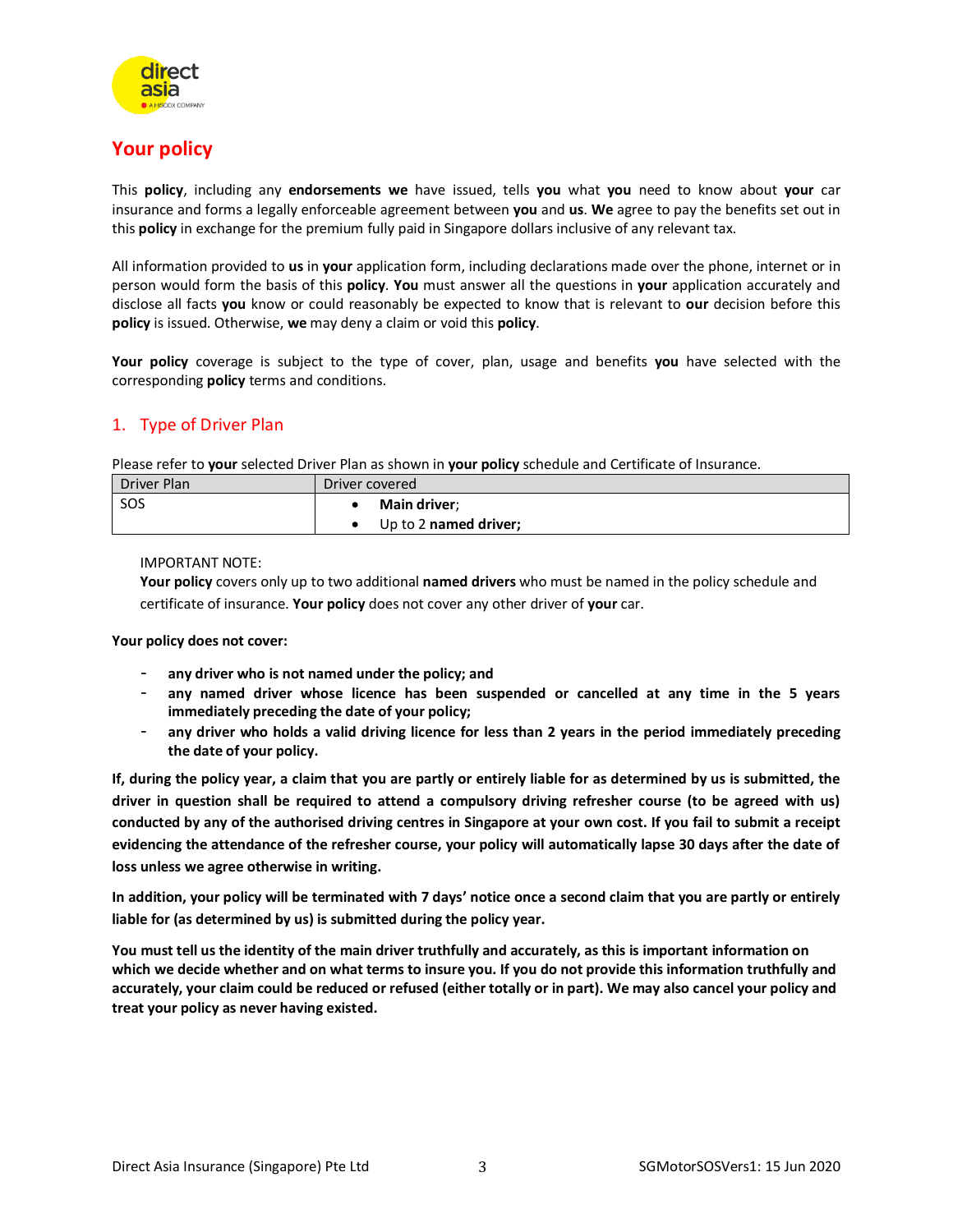

### 2. Types of vehicle use

Please refer to **your** selected usage type as shown in **your policy** schedule and Certificate of Insurance.

| Usage type                 | Description                                                                 |  |
|----------------------------|-----------------------------------------------------------------------------|--|
| Off-peak                   | Vehicle registered under the off-peak registration number plate.            |  |
| Private use                | For personal and leisure use only.                                          |  |
| Private use + commuting to | For personal or leisure use and commute anyone to-and-from work only.       |  |
| work                       |                                                                             |  |
| Private use + business     | Cover your vehicle during the course of work in addition to Private use $+$ |  |
|                            | commuting to work. (Not for commercial use)                                 |  |

IMPORTANT NOTE:

If **you** use **your vehicle** outside of the declared usage type, an additional **excess** of \$1,500 will be imposed on each and every claim. No coverage for Grab Hitch.

### 3. Lifetime Repair Guarantee

If **your vehicle** is repaired on or after 1 April 2017 at **our approved workshop we** have chosen, **we** will provide Lifetime Repair Guarantee on all repairs done. This guarantee:

- a. applies only to Comprehensive car insurance plans;
- b. covers **your** own damage repairs as long as the date of **accident** is on or after 1 April 2017;
- c. applies for as long as **you** remain continuously insured with **us** and is insured with **us** at the time for such subsequent repair.

However, this guarantee does not apply:

- to repairs that **you** authorised yourself;
- to repairs **you** arrange after **we** pay **you** the reasonable cost to repair **your vehicle** that is, **we** cash settle **your** claim;
- to deterioration and/or wear and tear caused over time, by using **your vehicle** and by exposing it to the elements;
- to deterioration and/or damage arising from another **accident**;
- to deterioration and/or damage because of abuse, misuse, and/or inappropriate use of **your vehicle**;
- to loss or damage to or failure of any mechanical, electrical and/or structural nature not related to the original **accident**;
- to manufacturing defects of the repair parts used;
- when **you** fail to follow any manufacturer's recall or service bulletin;
- when **you** sell or transfer ownership of the insured **vehicle**.

## **Your coverage**

### **Section 1: Your vehicle**

This section covers **you** for loss or damage to **your vehicle** as per **your policy** cover type below:

| Cover type    | Causes of loss or damage                                           |  |
|---------------|--------------------------------------------------------------------|--|
| Comprehensive | All Accidental causes including vandalism and natural disaster     |  |
|               | (up to the market value including its accessories at time of loss) |  |

- 1. **We** will pay **you** the **market value** of **your vehicle** and **we** will salvage all costs (including authority rebates) that are claimable by **you** at the time of the **accident** or loss if:
	- **we** decide that **your vehicle** is not economical to repair;
	- **your** car has been stolen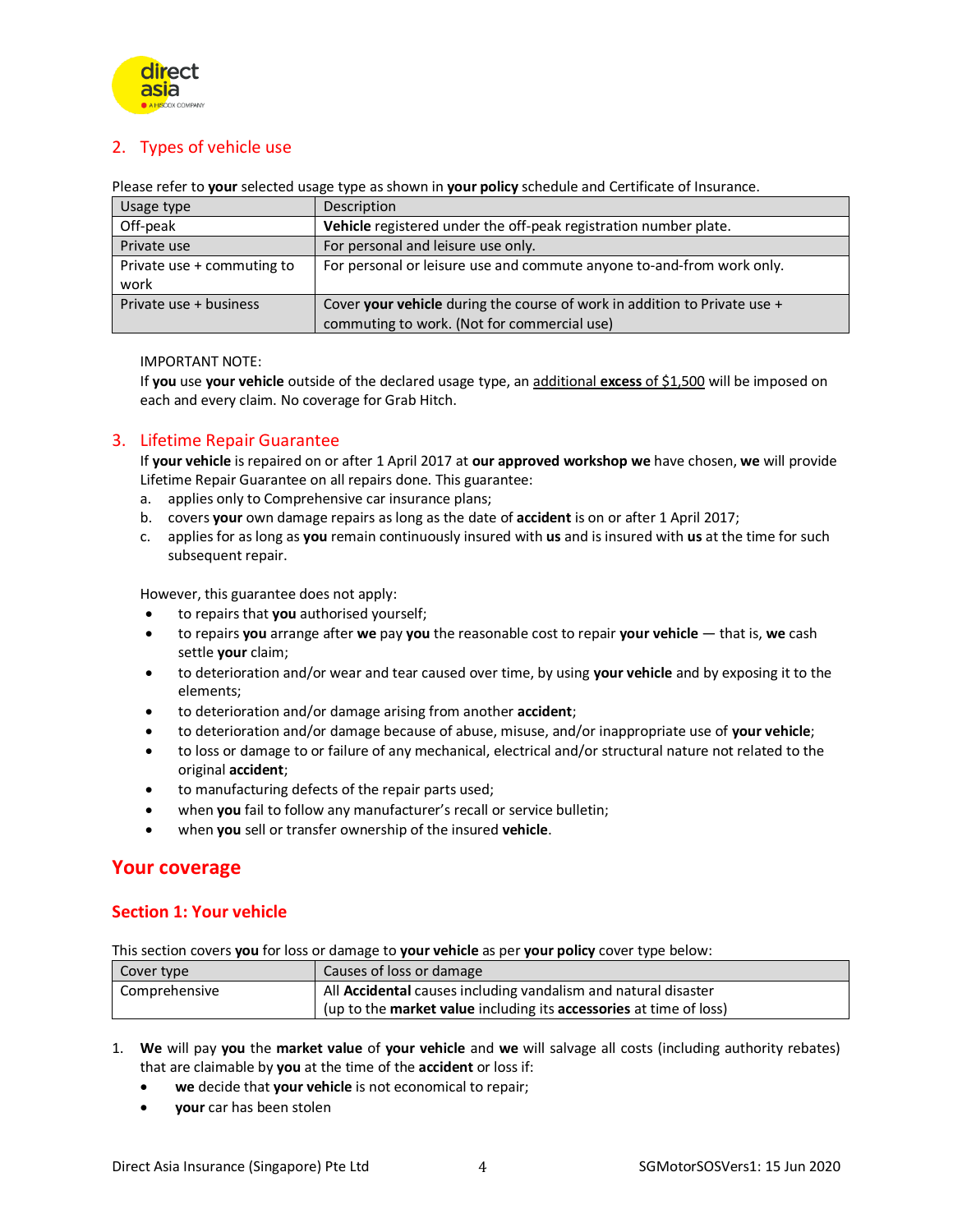

- 2. **We** have the option to repair, reinstate, replace or pay **you** the cost for the loss of or damage to **your vehicle** or its **accessories** not more than the **market value** of **your vehicle** and its **accessories**.
- 3. If **you** are insured under the My Workshop benefit, **you** will be allowed to repair **your vehicle** at any workshop in Singapore. Otherwise, **your vehicle** will be repaired at **our** list of **approved workshop**.
- 4. **We** will pay any cash settlement to the hire-purchase or leasing company of **your vehicle** named in the schedule.
- 5. If **your vehicle** cannot be driven due to damage from an **accident** as per **your policy** cover type, **we** will pay a reasonable cost of towing **your vehicle** of:
	- a. up to \$200 if the **accident** occurred in Singapore;
	- b. up to \$500 if the **accident** occurred in West Malaysia or Southern Thailand.
- 6. If **your windscreen** is broken due to an **accident**, **we** will pay the cost of replacement or repair as long as:
	- a. **you** inform **us** before any repairs or replacement of **your windscreen**;
	- b. the repairs are authorized by **us** and are carried out at the **approved workshop**.

However, **we** will not pay for:

- damage to sun roofs or any glass panels fixed to the roof of **your vehicle**;
- replacement of solar film or similar as a result of replacing the **windscreen**;
- repairs or replacement of **windscreen** or other glass panels due to scratches.

**Your windscreen** claim will not affect **your** No Claim Discount, however, the **excess** shown in **your policy** schedule will be payable by **you**.

#### **Section 2: Third Party Liabilities**

**We** will cover **you** and **your** passenger against legal responsibilities rising from **accident** involving **your vehicle** for:

- death or bodily injury to any person including getting in and out of **your vehicle**;
- property damage of up to \$5,000,000 inclusive of all costs for any one claim or series of claims arising out of any one **accident**.

**We** reserve all discretion to arrange for legal representative and/or to pay all or some reasonable legal costs up to \$3,000 to defend or represent **you** covered by **your policy** against any criminal charges that may be brought against **you**. However, **you** must reimburse **us** for any legal costs and/or expenses and **we** will not pay any costs if **you** has been charged with or convicted of the following:

- reckless driving;
- dangerous driving;
- causing death by reckless, dangerous driving or murder.

**We** will not pay for:

- death or bodily injury which **you** can claim for under the Work Injury Compensation Act;
- loss or damage to **your vehicle** or property held in trust or owned by or in the care, custody or control of anyone that **we** cover under this section.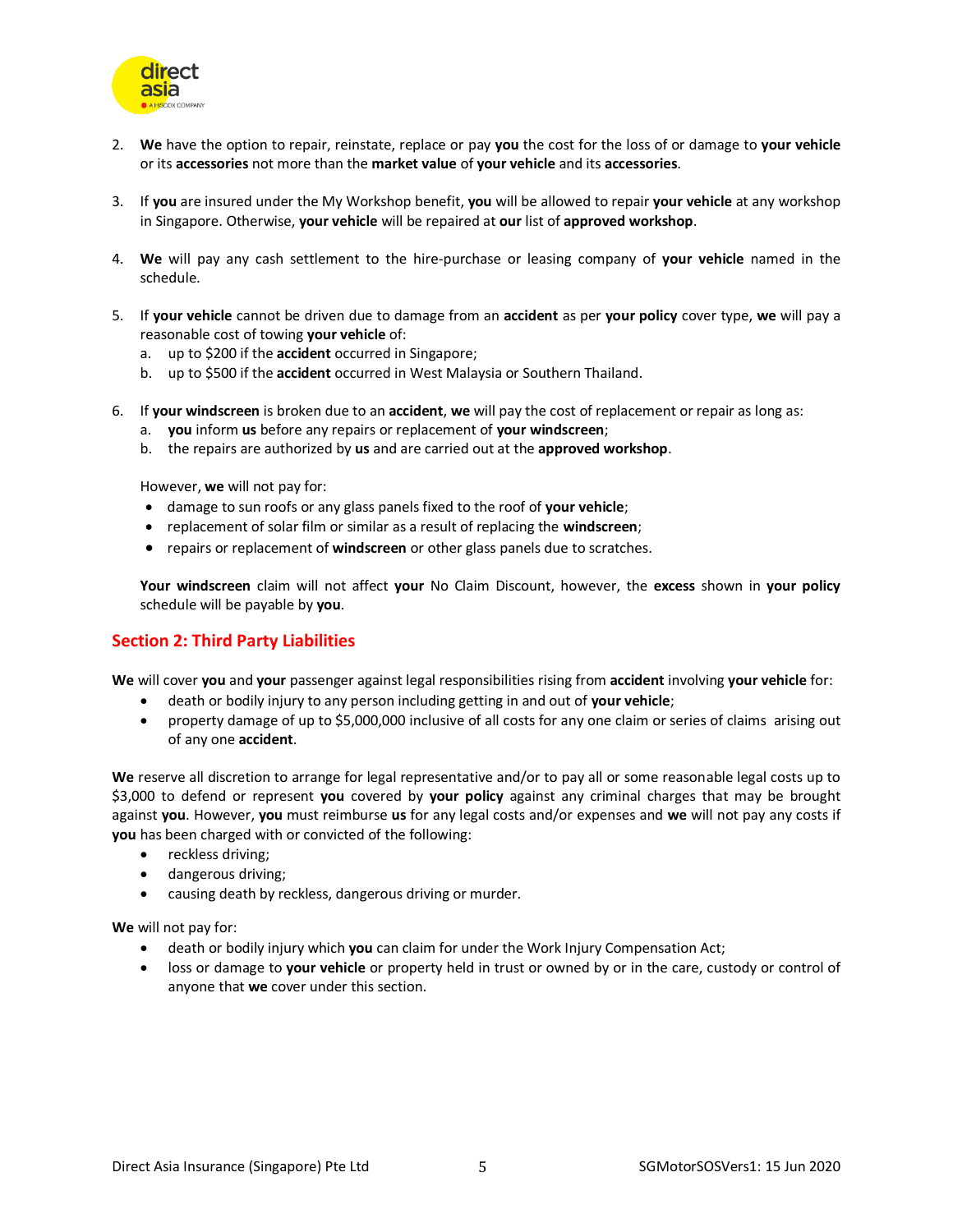

# **Optional benefits**

Additional insurance benefits are available to further enhance **your policy** coverage. These optional benefits described in this section are subjected to additional premium payment by **you** and conditions detailed on **your policy** schedule. Please refer to the policy schedule for the optional benefits you had taken up.



#### 1. My workshop

**We** will pay all repairs to or replacement of parts of **your vehicle** resulting from an **accidental** damage at any workshop in Singapore. Otherwise, **your vehicle** will be repaired at **our approved workshop we** have chosen.



#### 2. 24 hour breakdown assistance

**We** will pay **you** the reasonable cost of obtaining breakdown assistance by paying the activation or call out fee for such assistance. **We** will also pay the cost of the towing **your vehicle** to the nearest repairer of **your** choice if the car cannot be repaired on the spot.

To activate this service, **you** are required to call **our** service hotline at 6603 3699 to render appropriate assistance.

**We** do not pay for:

- other claims, loss or damage under this benefit (including the cost of repairs or replacement vehicle parts);
- any lifting method and services to **your vehicle** before towing **your vehicle**.

No Claim Discount will not be affected for claims paid under this benefit.



#### 3. Medical expenses

**We** will pay **you** and passenger for reasonable medical expenses up to \$500 per person on each **accident** which is immediately and directly involving **your vehicle**. No Claim Discount will not be affected for claims paid under this benefit.



#### 4. Personal accident

**We** will pay **you** as shown in the scale of compensation for death or bodily injury arising out of an **accident** involving **your vehicle.** 

No Claim Discount will not be affected for claims paid under this benefit.

| Description                                                   | Percentage of sum insured<br>as per policy schedule |
|---------------------------------------------------------------|-----------------------------------------------------|
| Death                                                         | 100%                                                |
| Total and permanent loss of all sight:                        |                                                     |
| Both eyes                                                     | 100%                                                |
| One eye                                                       | 50%                                                 |
| Loss by physical severance at or above the wrist or ankle of: |                                                     |
| Both hands                                                    | 100%                                                |
| One hand                                                      | 50%                                                 |
| Both feet                                                     | 100%                                                |
| One foot                                                      | 50%                                                 |
| One hand and one foot                                         | 100%                                                |

#### **Scale of compensation**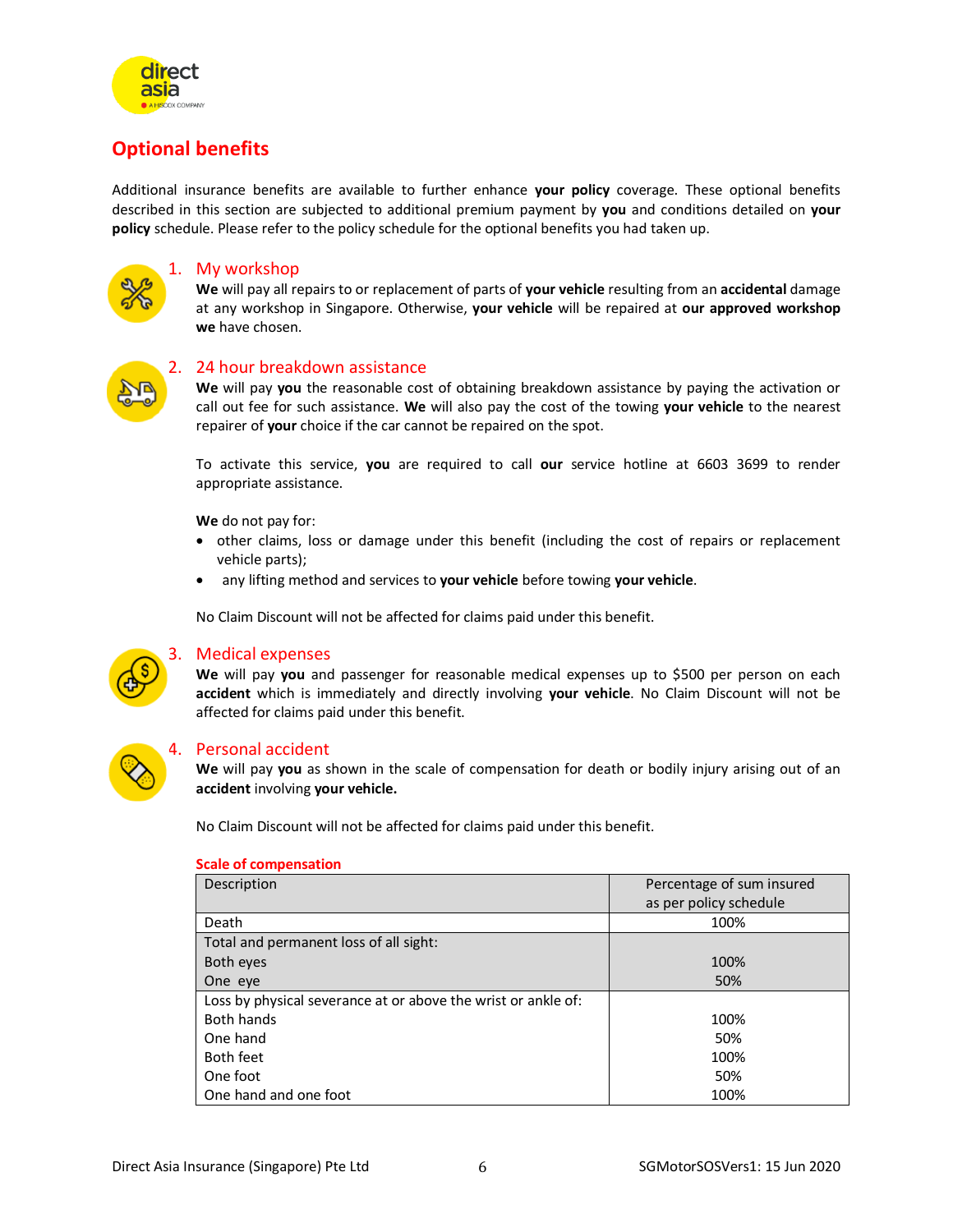

| Loss of sight together with hand or foot:                      |      |
|----------------------------------------------------------------|------|
| Total and permanent loss of sight in one eye together with the | 100% |
| total loss by physical severance of one hand (at or above the  |      |
| wrist) or one foot (at or above the ankle)                     |      |
| Maximum claimable amount within the inforce period of          | 100% |
| insurance                                                      |      |

**We** will not have any further liability to **you** or relevant legal personal representative of the driver of **your vehicle** at the time of **accident** once **we** pay **you** under the personal **accident** benefit.

**We** will not pay if the death or bodily injury:

- is not directly arising from **your vehicle**;
- occurs more than 3 calendar months from the date of **accident**;
- arises directly or indirectly out of intentional self-injury, attempted suicide, suicide, physical or mental defect or infirmity;
- arises under the influence of drugs, alcohol and medication.

#### 5. No claim discount protector plus

This benefit is available to **you** if **your** current No Claim Discount entitlement is 50% and **your vehicle** is under **our** car insurance **policy**.

**We** will retain **your** current No Claim Discount entitlement if **you** make no more than one claim within the **period of insurance**. However, No Claim Discount will be reduced from the second **accident** that **you** are liable for.

No Claim Discount which is retained under this benefit may not be transferrable to another insurer.



**NCD** 

#### 6. Repatriation costs

**We** will pay for the transportation cost in the event if **your vehicle** is stolen or not retrieved by **us** for more than 48 hours from the time **you** inform **us** of the **accident**, breakdown or theft. **We** will:

- cost of arrange transportation for **you** and **your** passengers back to Singapore up to \$200 per person;
- cost of arrange to return **your vehicle** back to Singapore up to \$3,500 per event.



#### 7. Loss of use

**We** will pay **you** the daily benefit amount as shown in the **policy** schedule if **your vehicle** is damaged in an **accident** and requires repair. No Claim Discount will not be affected for claims paid under this benefit.

Below are the conditions:

- **you** are to notify **us** of the **accident** damage immediately for **us** to send an authorised surveyor to assess the damage and certify the repair period;
- daily benefit will commence on the day **your vehicle** is delivered to the workshop for repair until the day repair completes;
- **we** will pay **you** up to 10 days per **accident** and up to a maximum of 20 days per **policy** year only;
- if **your vehicle** is total loss beyond repair, **we** will pay **you** from the date of **accident** until **your** new vehicle is delivered or up to a maximum of 30 days whichever earlier;
- if **your vehicle** is stolen, **we** will pay **you** from the date of loss until **your vehicle** is found or up to a maximum of 30 days whichever earlier.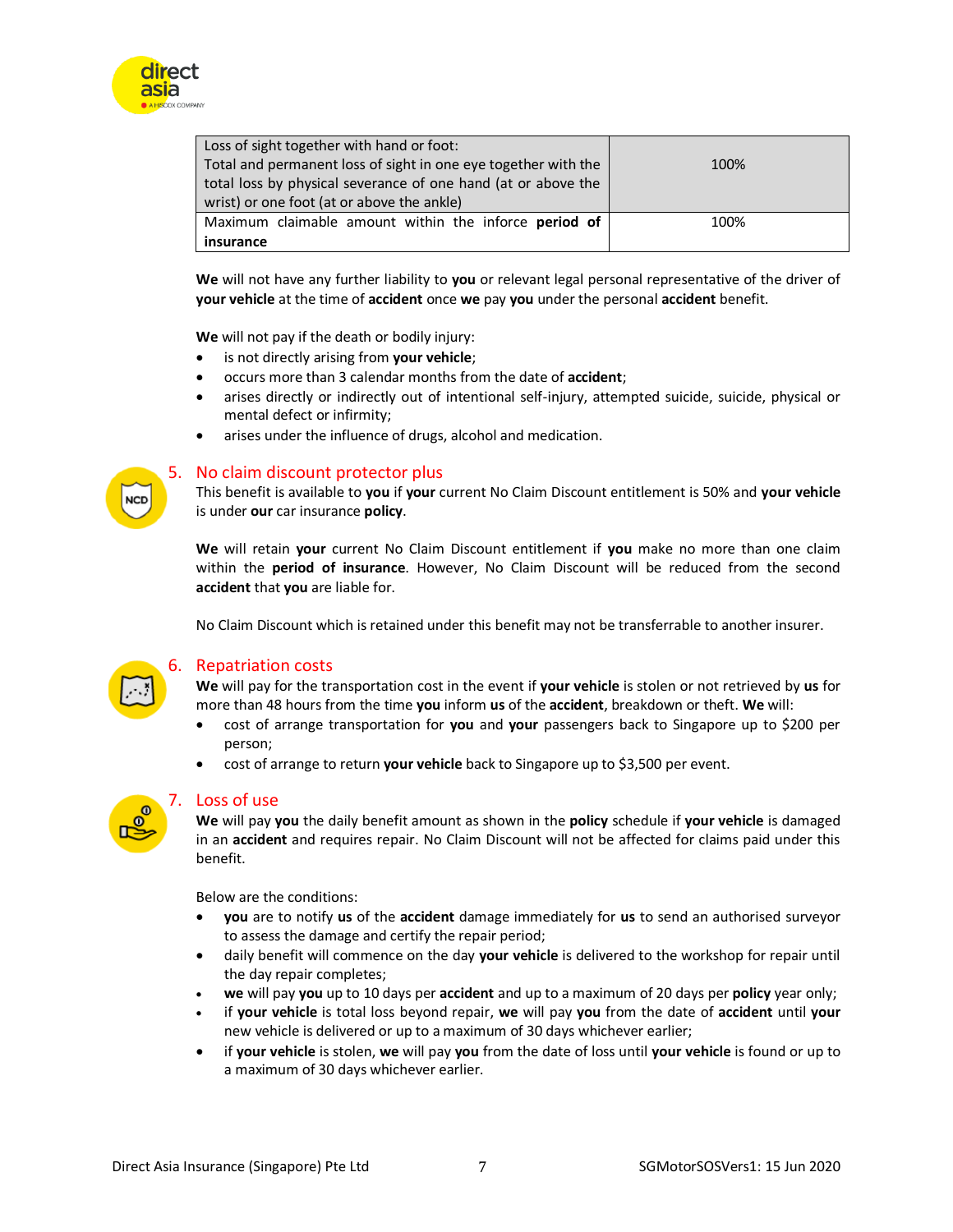

# **Your responsibility**

The following conditions apply to any claim made under this **policy** and failing to do so may affect your claim and/or result in **your policy** being declared void**.**

#### 1. Maintaining your vehicle

**You** must maintain **your vehicle** in an efficient and roadworthy condition at all times.

#### 2. Precautions

You must take all reasonable precautions to remove or reduce the risk of damage, loss or injury such as:

- not leaving **your vehicle** unattended unless **you** have taken all necessary and proper precautions to prevent further loss or damage to **your vehicle** or to anyone else;
- not to drive **your vehicle** after it is damaged before necessary repairs have been carried out;
- not to carry out repairs to **your vehicle** beyond the repair limits or dispose of any damaged property before an **accident** inspection;

#### 3. Reporting an accident

If **your vehicle** is lost, damage or involved in an **accident** regardless would it give rise to a claim, **you** must do the following:

- **you** must report the **accident** or loss within 24 hours or by the next working day of the **accident** and have **your vehicle** taken to one of **our** approved reporting centres for accident reporting;
- report the **accident** (if required) or loss to the police in the country where the **accident** or loss occurs within 24 hours of the occurrence of such **accident** or loss;
- immediately inform **us** of any demand, writ, summons, offer of settlement or notice of any other proceeds **you** have received;
- **you** must not admit legal liability or make any offer or payment without **our** written permission;
- **you** must report to police and co-operate with **us** on convicting the offender in the case of criminal act that may give rise to a claim under this **policy**.

#### 4. Legal proceedings

If **you** are involved in a legal proceeding arising from the **accident** of **your vehicle**, **we** reserve all rights to:

- take over and conduct in **your** name the defence or settlement of any claim against **you**;
- decide on how the defence is conducted or a claim is settled;
- represent **you** at any inquest or official inquiry;
- take legal action in **your** name against anyone responsible for the loss, damage or injury;
- recover all payments from **you** or any person who is responsible for the loss, damage or injury under the **policy** terms which is not admissible.

If **we** decide not to continue with the conduct of the defence or settlement of claim, **we** will not be responsible for any damage, losses, costs or expenses incurred by **you** or by any other person as a result of **our** decision.

#### 5. Payment before cover warranty

**We** agree to pay the benefits set out in this **policy** if **you** meet the premium obligations as below:

- **We** must receive the total premium due to **you** on or before the effective date of insurance;
- If the premium payment is not paid or received in full by **us** on or before the effective date, the **policy** will be deemed to be immediately and automatically cancelled and no benefits will be payable by **us**. Any premium payment received after the effective date shall have no effect on the cancellation of **your policy**.
- If **you** are permitted to pay **your** premium by installments, then if two or more required installment payments are not paid and received in full by **us** on or before the specific due date, the balance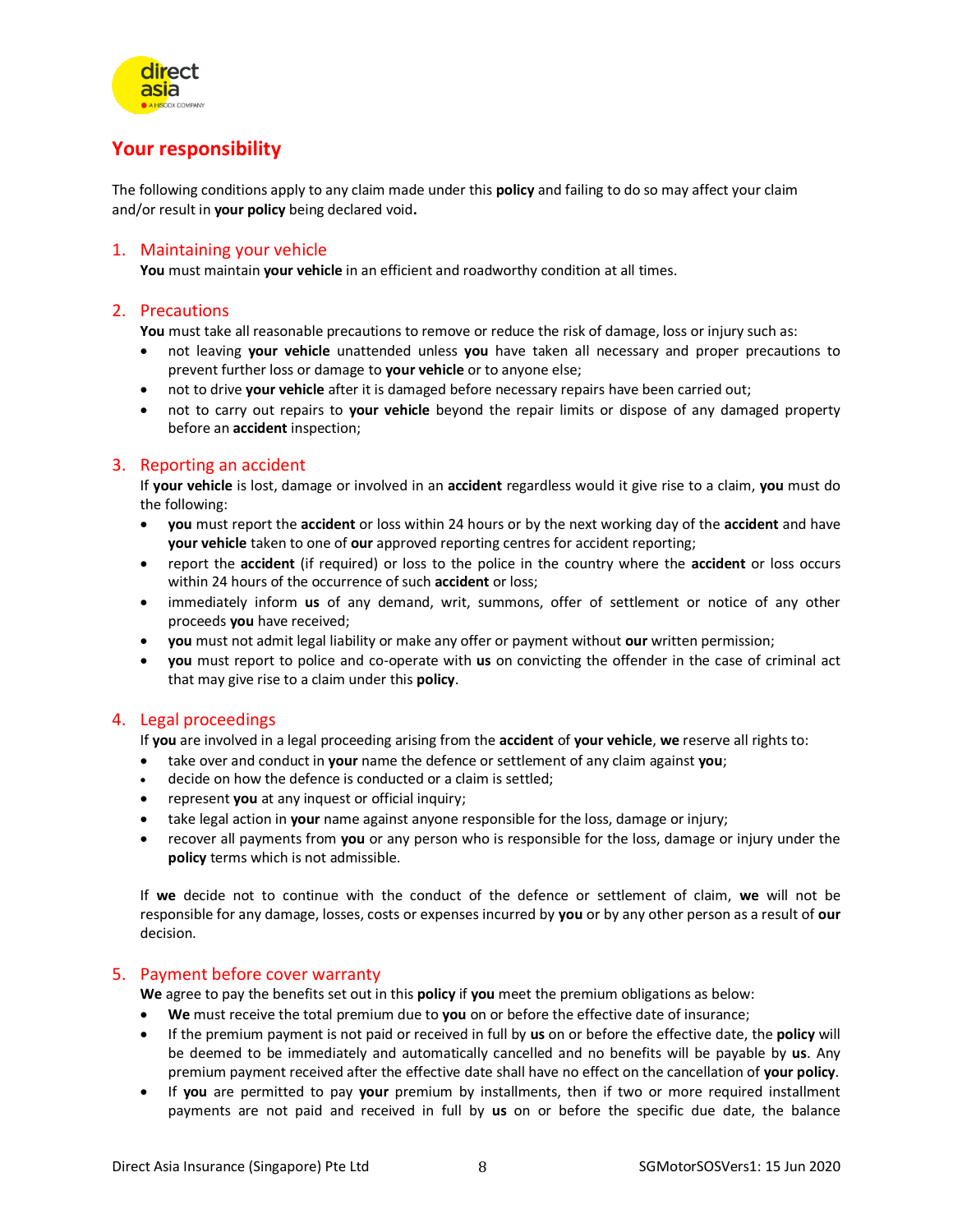

installment payments shall be payable in full. If no installment payments is made, the **policy** may be deemed to be cancelled and no benefits will be payable by **us**. Any premium payment received after the specific due date shall have no effect on the cancellation of **your policy.**

#### 6. Renewal

If **you** have opted for auto-renewal, **we** will renew **your policy** automatically at the premium and on the terms determined by **us**. **You** should be aware that **we** can only consider automatic renewal when:

- **you** have made **us** aware of and **we** have accepted any changes to **your policy** details;
- the credit card details given to **us** by **you** have not changed;
- there are no outstanding payments and/or other breaches of **your policy**.
- **we** are entitled to assume that the details provided by **you** to **us** have not changed and that **you** have the consent of the credit card holder.

**We** may automatically debit the credit card **we** have on file with the renewal premium. **You** may opt out of automatic renewal at any time in writing to **us** at least 30 days before the expiry of **your policy**.

#### 7. Material changes

**You** must inform **us** immediately of any material change in **your** circumstances. **We** may compute any difference in premium from the date of such change even if this happened in a previous **period of insurance**. Failing to do so may affect **your** claim and/or result in **your policy** being declared void.

## **General information**

#### 1. Geographic limitations

This **policy** covers for any **accident**, loss, damage, injury or legal responsibility arising within the geographical areas as specified below:

- The Republic of Singapore
- West Malaysia (including Penang and other Malaysia offshore islands accessible by road)
- Southern Thailand within 80 km from the border of West Malaysia
- **Your vehicle** crossing the straits between Singapore and Tanjong Belungkor, Johor

#### 2. No Claim Discount (NCD)

If **you** have been insured with **us** and no claim is made under this **policy**, **we** will give **you** a discount on **your** premium as follows:

| No claims period        | <b>NCD</b> |
|-------------------------|------------|
| One year                | 10%        |
| Two consecutive years   | 20%        |
| Three consecutive years | 30%        |
| Four consecutive years  | 40%        |
| Five consecutive years  | 50%        |

If there are claims made on **your policy**, **we** will reduce the No Claim Discount as follows:

| Entitled current NCD | <b>NCD</b>           |                  |                          |
|----------------------|----------------------|------------------|--------------------------|
|                      | 1 at fault claim     | 2 at fault claim | 3 or more at fault claim |
|                      | (NCD Protector plus) |                  |                          |
| 50%                  | 50%                  | 20%              | 0%                       |
| 40%                  | 40%                  | 10%              | 0%                       |
| 30%                  | 30%                  | 0%               | 0%                       |

With the optional no claim discount protector plus cover;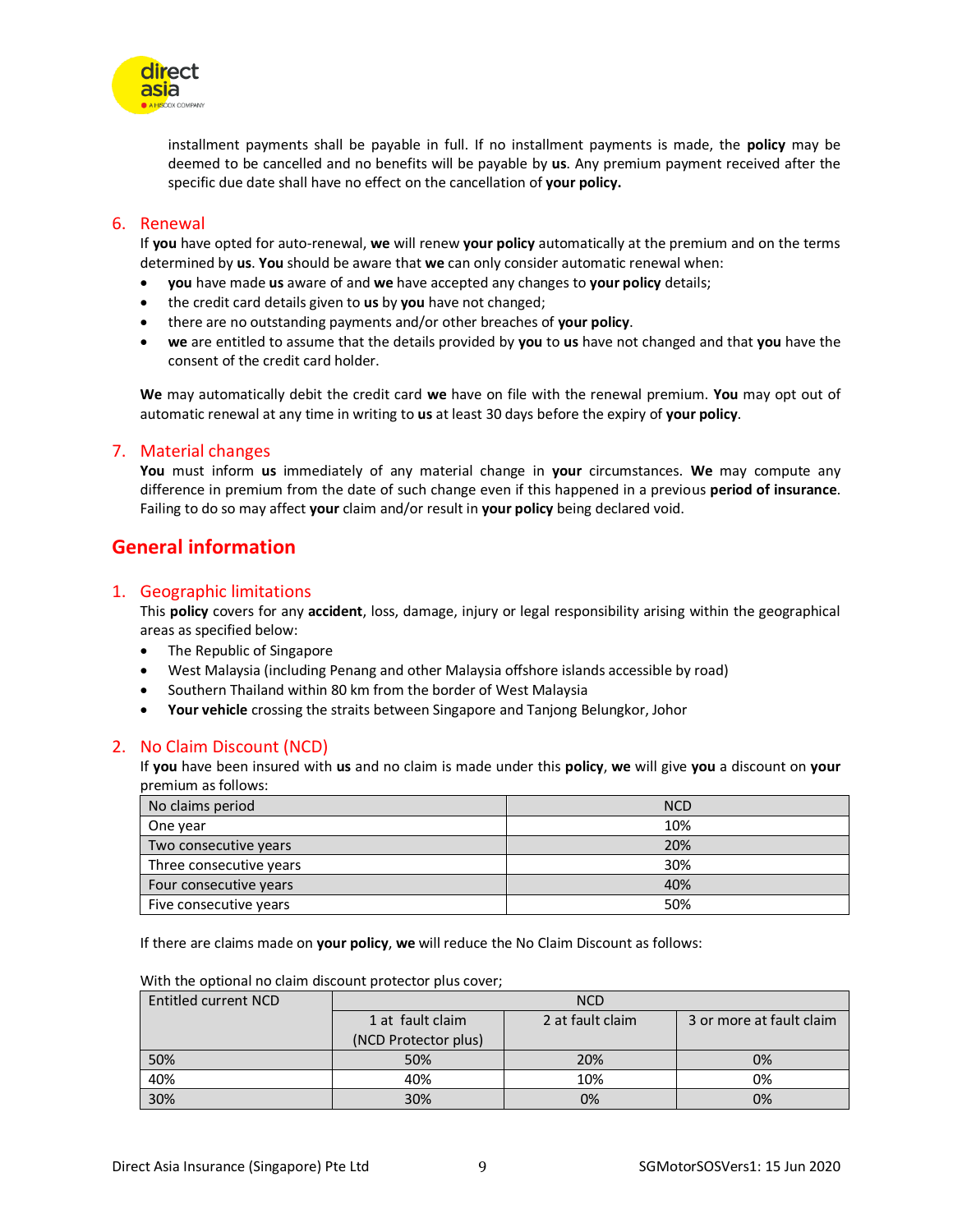

Without the optional no claim discount protector plus cover;

| Entitled current NCD | <b>NCD</b>       |                          |
|----------------------|------------------|--------------------------|
|                      | 1 at fault claim | 2 or more at fault claim |
| 50%                  | 20%              | 0%                       |
| 40%                  | 10%              | 0%                       |
| 0-30%                | 0%               | 0%                       |

However, if **you** fail to report an **accident** to **us** within 24 hours or by the next working day and/or do not provide **your vehicle** to **us** for inspection, **we** will reduce **your** No Claim Discount upon renewal of **your policy** by an additional 10%.

**Your** entitled No Claim Discount is not transferrable to any other person and applies to only one vehicle at any one time only.

#### 3. Other insurance

**We** will pay only **our** share of any claim if any other insurance covers the same damage, loss or liability.

#### 4. Governing laws

This **policy** is governed by and interpreted in accordance to the laws of Singapore and the following legislation and agreements;

- Motor Vehicles (Third-Party Risks and Compensation) Act (Cap 189) of Singapore;
- Road Transport Act 1987 of Malaysia;
- Motor Vehicle (Third Party Risks) Rules, 1959 of Malaysia;
- Agreement between the Minister of Finance of the Republic of Singapore and the Motor Insurers' Bureau of Singapore dated 22 February 1975;
- Agreement between the Minister of Transport of the Government of Malaysia and the Motor Insurers' Bureau of West Malaysia dated 15 January 1968;
- Any other agreement pursuant thereto and/or any subsequent revision of the above legislation or agreements.

#### 5. Excluding third party rights

A person who has not agreed to be bound by the terms and conditions contained in this **policy** will have no rights under the Contracts (Rights if Third Parties) Act (Cap.53B) to enforce any of its terms or conditions.

#### 6. Dealing disputes

Any disputes arises out of this **policy** that **we** cannot resolve between **you** and **us**, then that dispute may be submitted to the Financial Industry Disputes Resolution Centre (FIDReC) for settlement by mediation in accordance with the mediation procedure in force.

If the dispute is not referred to mediation or if mediation fails, the dispute shall be referred to arbitration by a single arbitrator to be appointed by **you** and **us** in writing.

If arbitration fails within one calendar month of a request by either party, the arbitrator shall be appointed by the Financial Industry Disputes Resolution Centre (FIDReC) and arbitration will be conducted in accordance with the arbitration rules of the FIDReC.

#### 7. Amendments

**You** may contact **us** to request a change to be made to **your policy**. Upon **our** approval and acceptance, **we** will confirm in writing to **you** and amend **your** certificate of insurance and **policy** schedule.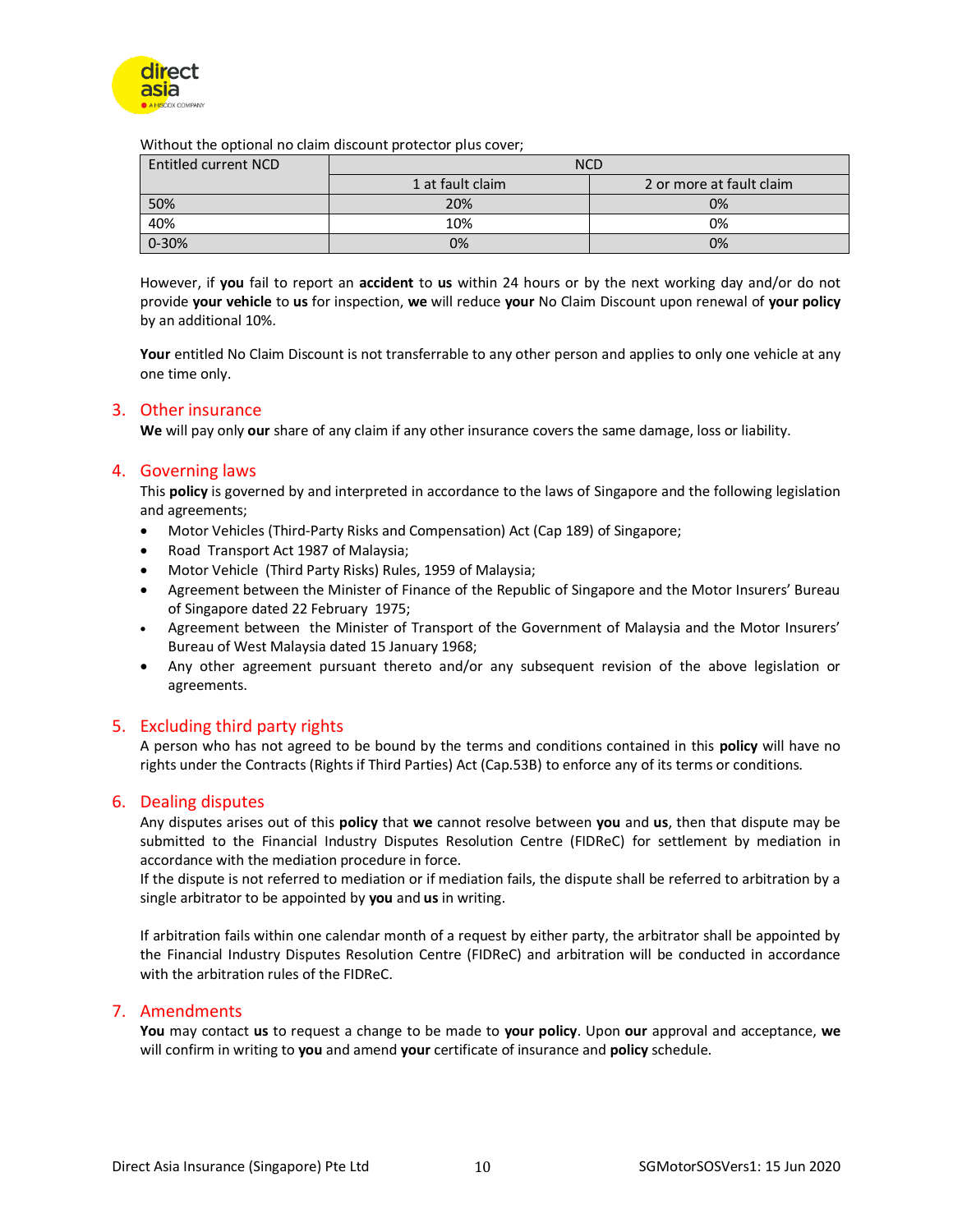

**We** may change the terms and conditions of **your policy**, including the premium payable, by giving **you** at least 30 days' notice before such change is effected and/or upon the next period of **your** insurance. **Your** continued payment of the premium after the notice is given to **you** will mean that **you** accept such change.

However, **you** will not receive any refund of premium if the refund amount is less than \$10 and **you** will need to pay **us** any additional premium which exceeds \$10.

#### 8. Sets and pairs

If the loss or damage items forms part of a set or a pair, the repair or replacement will only apply to the damaged item in that set or pair.

#### 9. Cancellation

**You** and **we** may cancel this **policy** by giving the other 7 days' written notice. The effective date of cancellation will be the date of the other party is informed in writing of the cancellation. **We** will compute any refund of premium as follows.

Premium refund = Premium x unexpired **period of insurance** (days) Original **period of insurance** (days)

However, **you** will not receive any refund of premium if:

- any claim has been made or has arisen under this **policy**;
- **we** have paid one or more claims under or in connection with this **policy**;
- **you** have not return **us** the certificate of insurance;
- any outstanding money owe to **us** by **you**;
- the refund amount is lesser or equal to the cancellation fee of \$90 (inclusive of GST) applied.

#### 10. Our communications with you

**You** can make certain transactions online. This may be purchasing **your policy**, administering **your policy**, making a renewal payment or others. These transactions will not be final until **we** receive and process **your** confirmation.

**You** must inform **us** of any change to **your** contact details and maintain an active email and postal address. **We** are not responsible for communications sent to an inactive or out of date email account and postal address.

**Your** confirmation of payment may not be received by **us** for reasons including mechanical, software, computer telecommunications, electronic failures or omission which are outside the control of either party. **You** acknowledge to the extent permitted by law that **we** are not liable to **you** in any way for loss or damage, however caused indirectly or directly, in connection with the transmission of an electronic instruction through **our** website or any failure to receive an electronic instruction for any reason.

**Your** credit card details that **you** provide **us** may be retained after payment is made. **We** may make refund to **you** for the product **you** have purchased by credit card that **you** are the credit card holder.

**We** may refuse or decline to process a transaction at any time and for any reason. **We** will not be liable to **you** or to any third party except where it constitutes a breach in **your policy** or any failure to process a transaction that is beyond **our** control.

If **you** have authorised any other person to purchase this **policy** on **your** behalf, it is explicitly implied that you have agreed and allowed **your** personal details to be shared and declared to abide to all **policy** conditions.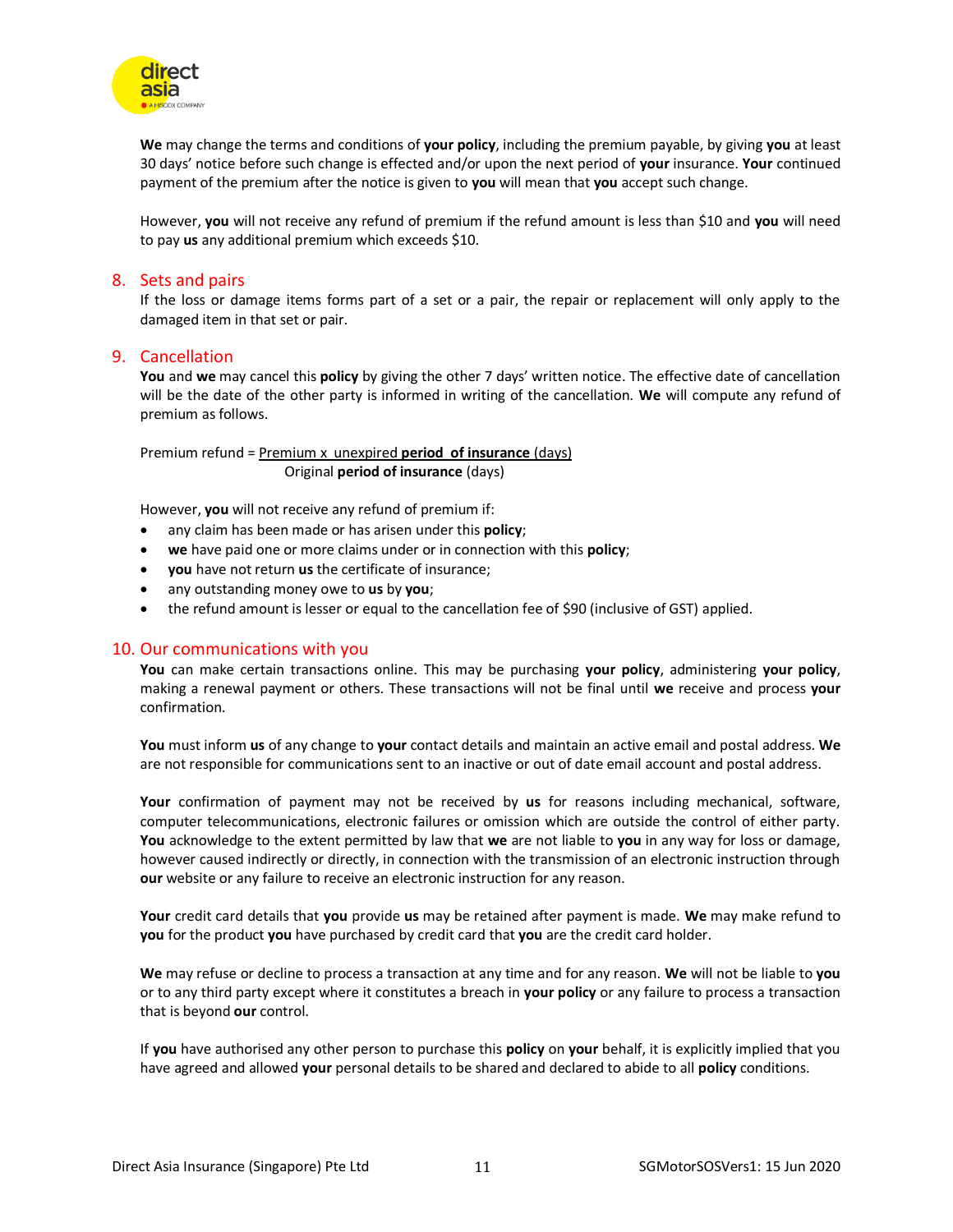

# **General exclusions**

#### 1. Driving and usage

**We** will not pay for any damage, loss, **accident**, injury or liability about **you** or **your vehicle** is driven for the following:

- not registered pursuant to the Road Traffic Act (Cap. 276) or its registration has been cancelled;
- without a valid road tax, incorrectly used or being driven illegally
- modified without the approval of the Registrar of Vehicles in accordance with the Road Traffic (Motor Vehicles Registration and Licensing) Rules or any relevant legislation;
- any driver without an authorised licence;
- any named **driver** whose licence has been suspended or cancelled within five years from the commencement date of **your policy**;
- if the number of people (including the driver) in **your vehicle** at the time of **accident** is more than its legal seating capacity;
- events that happen outside **your period of insurance** as shown in the **policy** schedule;
- occurs outside the coverage area;
- arising from a criminal breach of trust and/or a criminal arrest warranted on **you**;
- by anyone under the influence of alcohol or drugs or medication;
- any damage to the tyre or rims unless **your vehicle** suffers **accidental** damages at the same time;
- failure to exercise due care and diligence to secure, lock or position **your vehicle** from being stolen or damage;
- in an unsafe or not roadworthy condition;
- deterioration, wear, tear, rust, erosion or other form of corrosion;
- aftermarket parts or **accessories** or non standard parts on **your vehicle** unless **you** have taken **accessories** optional cover;
- existing damage that is not ca**us**ed by or during the **accident** in question;
- mechanical, structural, electronic, electrical or other failures or breakdown whether caused by the manufacturer or otherwise;
- personal items stolen from **your vehicle**;
- repair or replacement of a whole set where the loss or damage is to part only of that set;
- damage to data, software or computer programmes of **your vehicle**;
- being use on rails and not on terra firma;
- being use to carry goods for payment;
- being use while on consignment;
- being use for driving instruction, driving training or tuition for a fee;
- being use on an airport runway or airport apron area;
- being use for any motor competition, racing, contest, trailing and all related activities;
- being use for any purpose in connection with the motor trade;
- lawful seizure, repossession of **your vehicle** by government or public authority;
- **excess** and additional **excess** and its Goods and Services Tax (GST) if this applies;
- any indirect loss whatsoever.

#### 2. Failure to act or deliberate actions

**We** will not pay claim for any **accident**, damage, loss, injury or liability if:

- intentional and deliberate caused by **you** or person acting with **your** permission;
- any way fraudulent;
- false declarations or documents;
- use of vehicle if it breaks any rules, regulations or laws.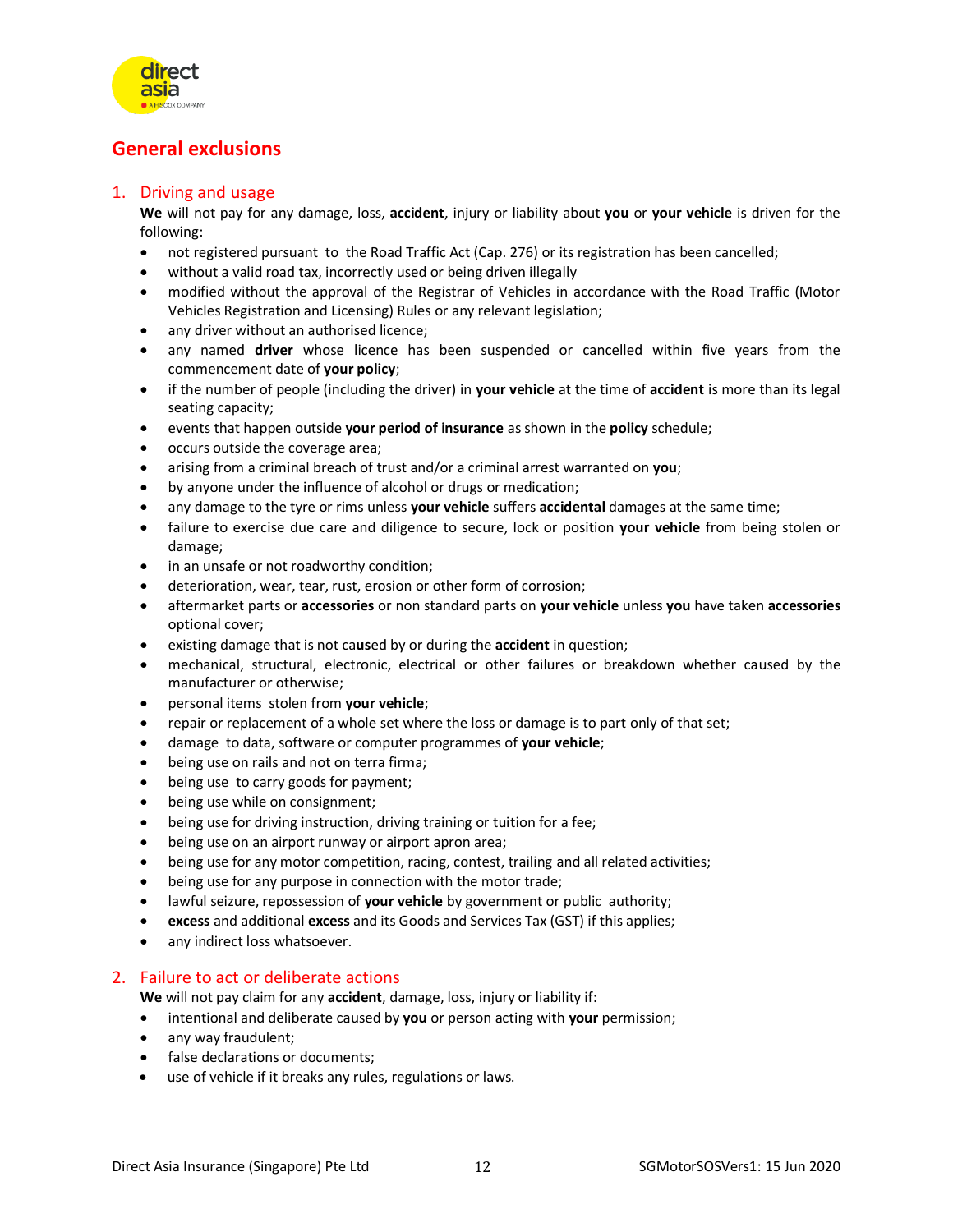

#### 3. Terrorism and war risks

**We** will not pay for any loss or damage directly or indirectly caused by or as a result of:

- any **act of terrorism**;
- war, invasion, acts of foreign enemies or similar events;
- riot, rebellion, hostilities, civil commotion, mutiny or usurped power (including loss or damage caused by looting or pillaging)

#### 4. Nuclear risks

**We** will not pay for any loss or damage directly or indirectly caused by or a result from or in connection with:

- **nuclear, chemical, biological terrorism**;
- radioactive agents, weapons or material (whether actual or threatened).

#### 5. Sanction clause

**We** will not provide cover or be liable to pay any claim or provision of benefit under this **policy** under any sanction prohibition or restriction under United Nations resolutions or the trade or economic sanctions, law or regulations of the European Union, United Kingdom or United States of America.

## **Definitions**

Any word or expression which has a specific meaning will have the same meaning wherever it appears in the policy documents.

**Accident** or **Accidental** refers to event occurring during the **period of insurance** which is sudden and caused by an **accident**, breakdown, theft or other circumstance which results in loss or damage to or in connection with **your vehicle**.

**Accessories** refers to audio and multimedia equipment, personal in-car computers, satellite navigation and detection systems provided they are permanently fitted to **your vehicle** and have no independent power source. Air intake, exhaust system, body kit, rims, tires, suspension / stabilizer system which are certified Land Transport Authority (LTA) compliant would be covered under Section 1 of this **policy**.

**Act of terrorism** refers to an act (which may or may not involve using force or violence) by any person or group. Committed for political, religious, ideological or similar intentions, with the aim of influencing any government or to put the public or any section of the public, in fear.

**Amendment** refers to an endorsement or other authorised change to **your policy**.

**Approved workshop** refers to a workshop we have appointed, approved and authorised to repair **your vehicle** following a claim.

**COE** refers to the certificate of entitlement for **your vehicle**

**DirectAsia, we, us, our** refers to Direct Asia insurance (Singapore) Pte Ltd.

**Excess** refers to the amount that **you** are required to pay towards any claim. These amounts are cumulative and the total cumulative **excess** is payable by **you**.